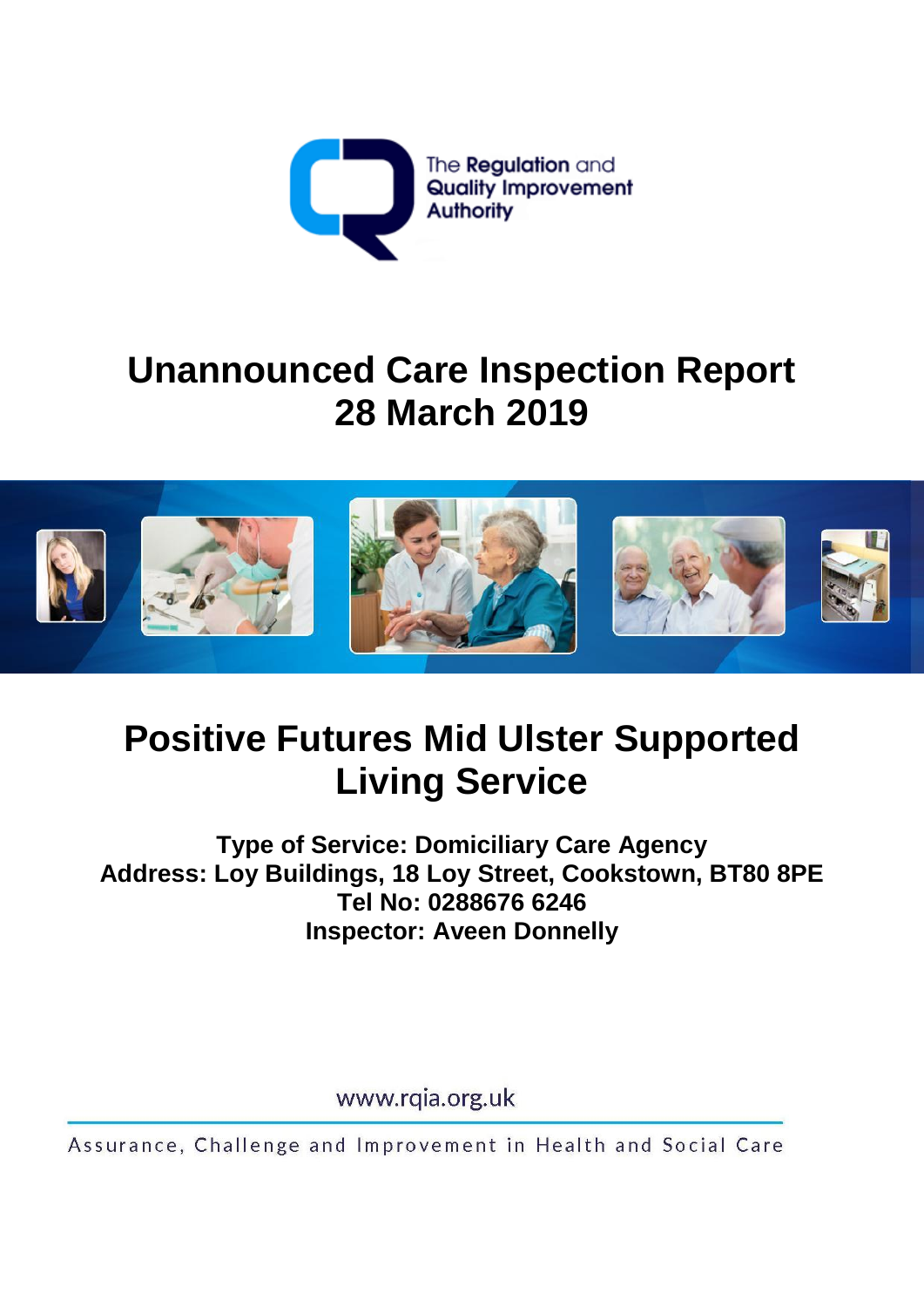It should be noted that this inspection report should not be regarded as a comprehensive review of all strengths and areas for improvement that exist in the service. The findings reported on are those which came to the attention of RQIA during the course of this inspection. The findings contained within this report do not exempt the service from their responsibility for maintaining compliance with legislation, standards and best practice.

#### **1.0 What we look for**



## **2.0 Profile of service**

Positive Futures Mid Ulster Supported Living Service is a domiciliary care agency (DCA) which provides a range of supported living services, housing support and personal care services to 18 individuals living in the Magherafelt, Cookstown and Dungannon areas.

Their care is commissioned by the Northern Health and Social Care Trust and the Southern Health and Social Care (HSC) Trust.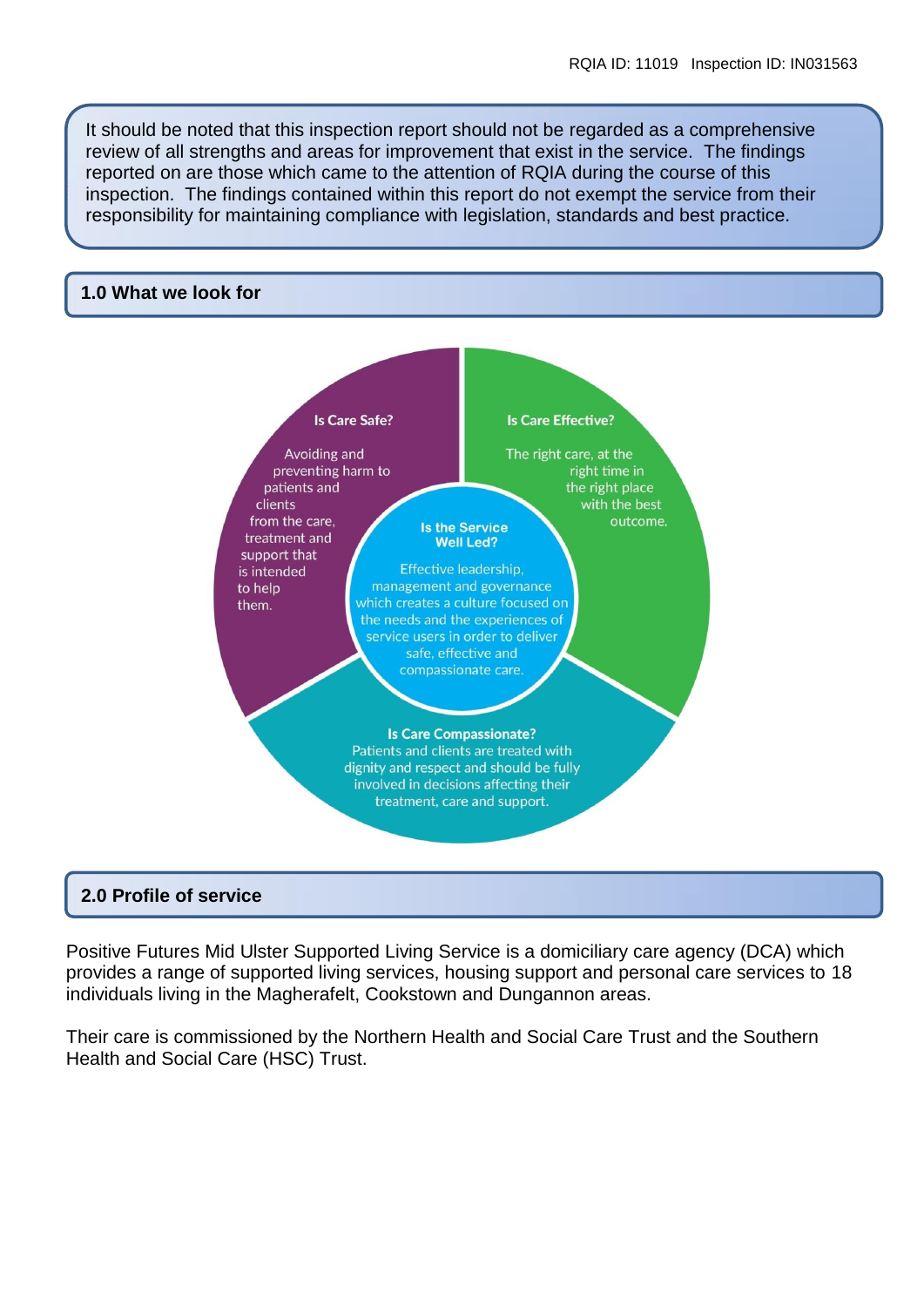# **3.0 Service details**

| <b>Organisation/Registered Provider:</b><br><b>Positive Futures</b><br><b>Responsible Individual:</b><br>Ms Agnes Philomena Lunny | <b>Registered Manager:</b><br>Not applicable                                                             |
|-----------------------------------------------------------------------------------------------------------------------------------|----------------------------------------------------------------------------------------------------------|
| Person in charge at the time of inspection:<br>Joanne Grimes                                                                      | Date manager registered:<br>Joanne Grimes - application received 28<br>March 2019 (registration pending) |

## **4.0 Inspection summary**

An unannounced inspection took place on 28 March 2019 from 09.15 to 14.45.

This inspection was underpinned by the Domiciliary Care Agencies Regulations (Northern Ireland) 2007 and the Domiciliary Care Agencies Minimum Standards, 2011.

The inspection assessed if the agency was delivering safe, effective and compassionate care and if the service was well led.

The agency had expanded since the last inspections, incorporating the Positive Futures Magherafelt Supported Living Service and the Positive Futures Cookstown Supported Living Service.

Evidence of good practice was found throughout the inspection in relation to staff recruitment practices, staff training and development, adult safeguarding and risk management. The care records were generally well maintained and evidenced a very person-centred approach to care delivery. The culture and ethos of the agency promoted treating the people they supported with dignity and respect. There was evidence of good governance and management systems in place.

No areas for improvement were identified during this inspection.

At the request of the people who received care and support from Positive Futures services, the organisation has requested that RQIA refer to these individuals as 'the people supported'.

Those consulted with indicated that the people supported were very happy with the care and support provided.

The findings of this report will provide the agency with the necessary information to assist them to fulfil their responsibilities, enhance practice and the experience of the people supported.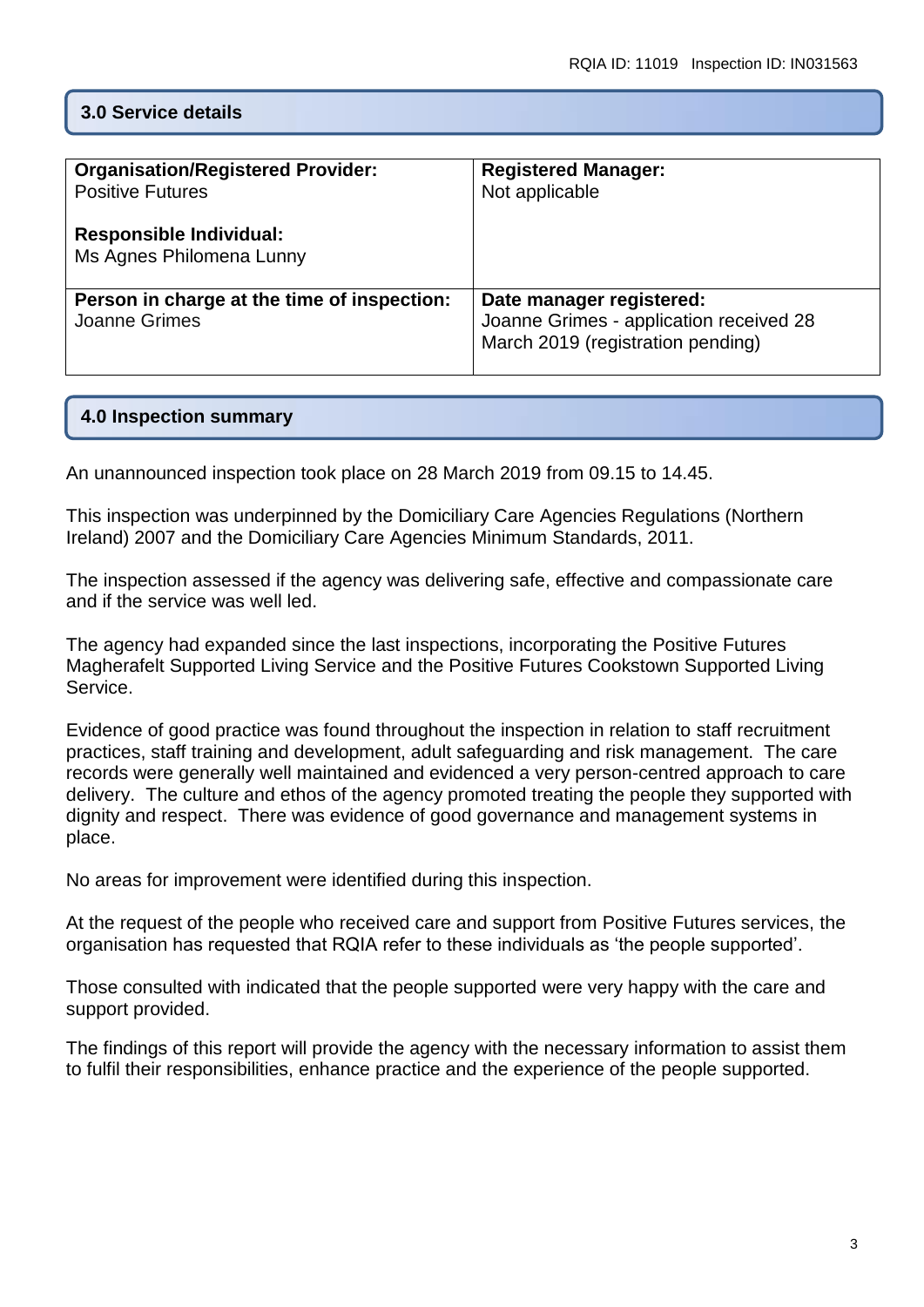# **4.1 Inspection outcome**

|                                       | <b>Regulations</b> | <b>Standards</b> |
|---------------------------------------|--------------------|------------------|
| Total number of areas for improvement |                    |                  |

This inspection resulted in no areas for improvement being identified. Findings of the inspection were discussed with the manager, as part of the inspection process and can be found in the main body of the report.

Enforcement action did not result from the findings of this inspection.

## **4.2 Action/enforcement taken following the most recent care inspections dated 26 January 2018 and 28 January 2018**

The agency had expanded since the last inspections, incorporating the Positive Futures Magherafelt Supported Living Service and the Positive Futures Cookstown Supported Living Service. No further actions were required to be taken following the inspections of both services.

# **5.0 How we inspect**

Prior to the inspection, the following records were analysed:

- previous RQIA inspection report
- records of notifiable events
- any correspondence received by RQIA since the previous inspection

The following records were examined during the inspection:

- three staff recruitment checklists
- two staff induction records
- $\bullet$  training matrix
- staff supervision and appraisal matrix
- records confirming registration of staff with the Northern Ireland Social Care Council (NISCC)
- accident and incident records
- records relating to adult protection
- compliments records
- the care records of three of the people supported (person centred portfolio)
- support worker meeting' minutes and minutes of meetings of the people supported by the service
- monthly quality monitoring reports
- annual quality report
- the Statement of Purpose
- the Service User Guide.

At the request of the inspector, the manager was asked to display a poster, prominently within the agency's registered premises. The poster invited staff and visiting professionals to give their views and provided staff with an electronic means of providing feedback to RQIA regarding the quality of service provision. Comments and analysis of the responses are included within the report.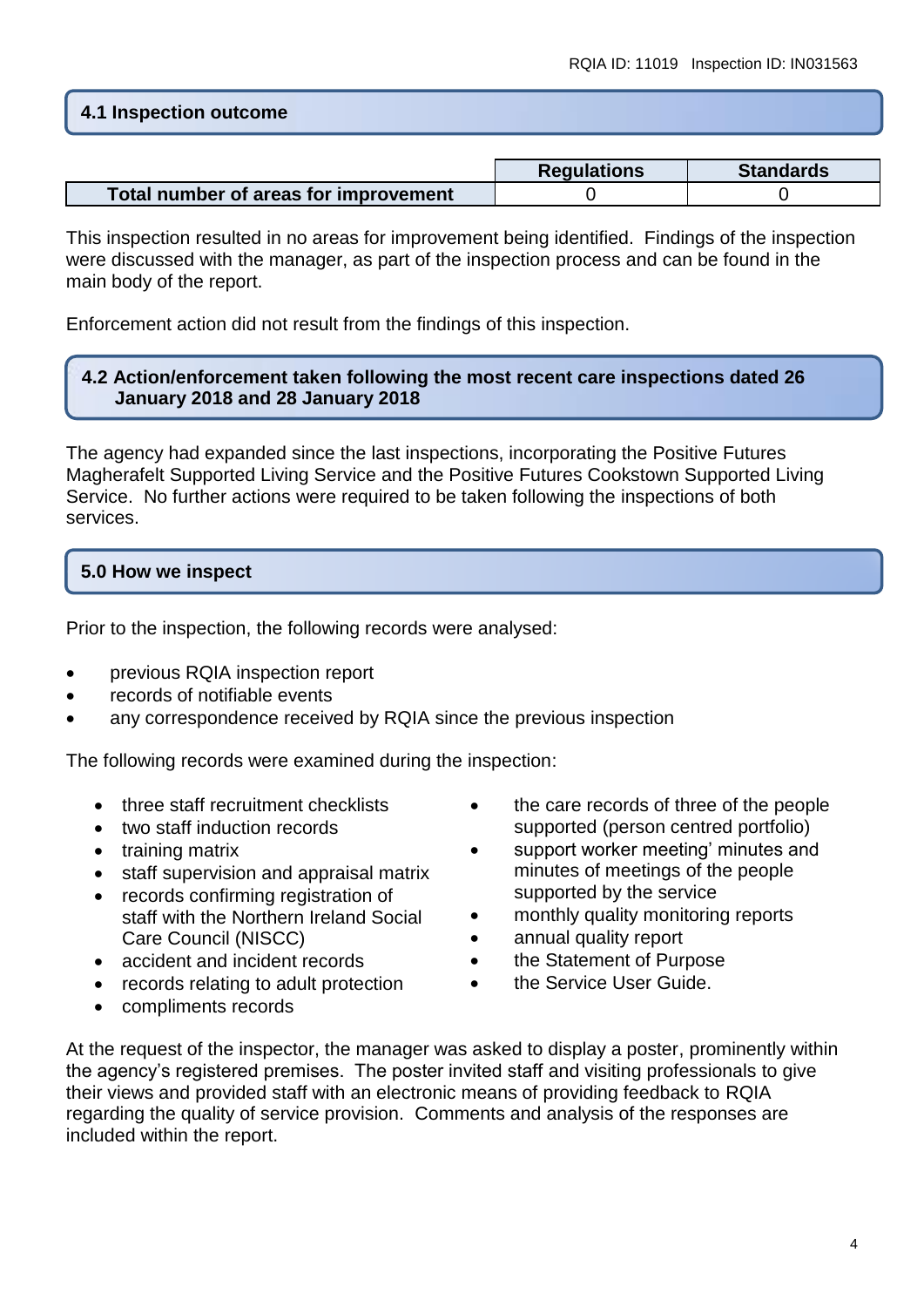The inspector also requested that the manager display a 'Have we missed you?' card within the premises. This informed the people supported and/or their relatives that the inspection had taken place and invited their feedback. No responses were received.

During the inspection process the inspector spoke with the manager, the deputy manager, three support workers, one Health and Social Care (HSC) Trust' representative, one person supported by the agency and three relatives.

RQIA information leaflets 'How can I raise a concern about an independent health and social care service' were also provided to be displayed appropriately in the setting.

Ten Questionnaires were also provided for distribution to the people supported or their representatives. All questionnaires were returned within the timescale for inclusion within this report; comments received are included within the report. Any comments from returned questionnaires received after the return date will be shared with the manager for their information and action as required.

The findings of the inspection were provided to the manager at the conclusion of the inspection.

## **6.0 The inspection**

#### **6.1 Review of areas for improvement from the most recent inspection dated 26 January 2018 and 28 January 2018**

The agency had expanded since the last inspections, incorporating the Positive Futures Magherafelt Supported Living Service and the Positive Futures Cookstown Supported Living Service. There were no areas for improvement made as a result of both inspections.

## **6.3 Inspection findings**

## **6.4 Is care safe?**

**Avoiding and preventing harm to service users from the care, treatment and support that is intended to help them.**

During the inspection the inspector reviewed that agency's processes for avoiding and preventing harm to the people supported and this included a review of the staffing arrangements in place. There was a manager in post, who managed the agency with the support of two deputy managers, senior support workers and a team of support workers. The agency's staffing arrangements were discussed and the inspector was advised that recruitment of staff was in progress. No concerns were raised with the inspector in relation to the staffing levels and the needs of the people supported not being met.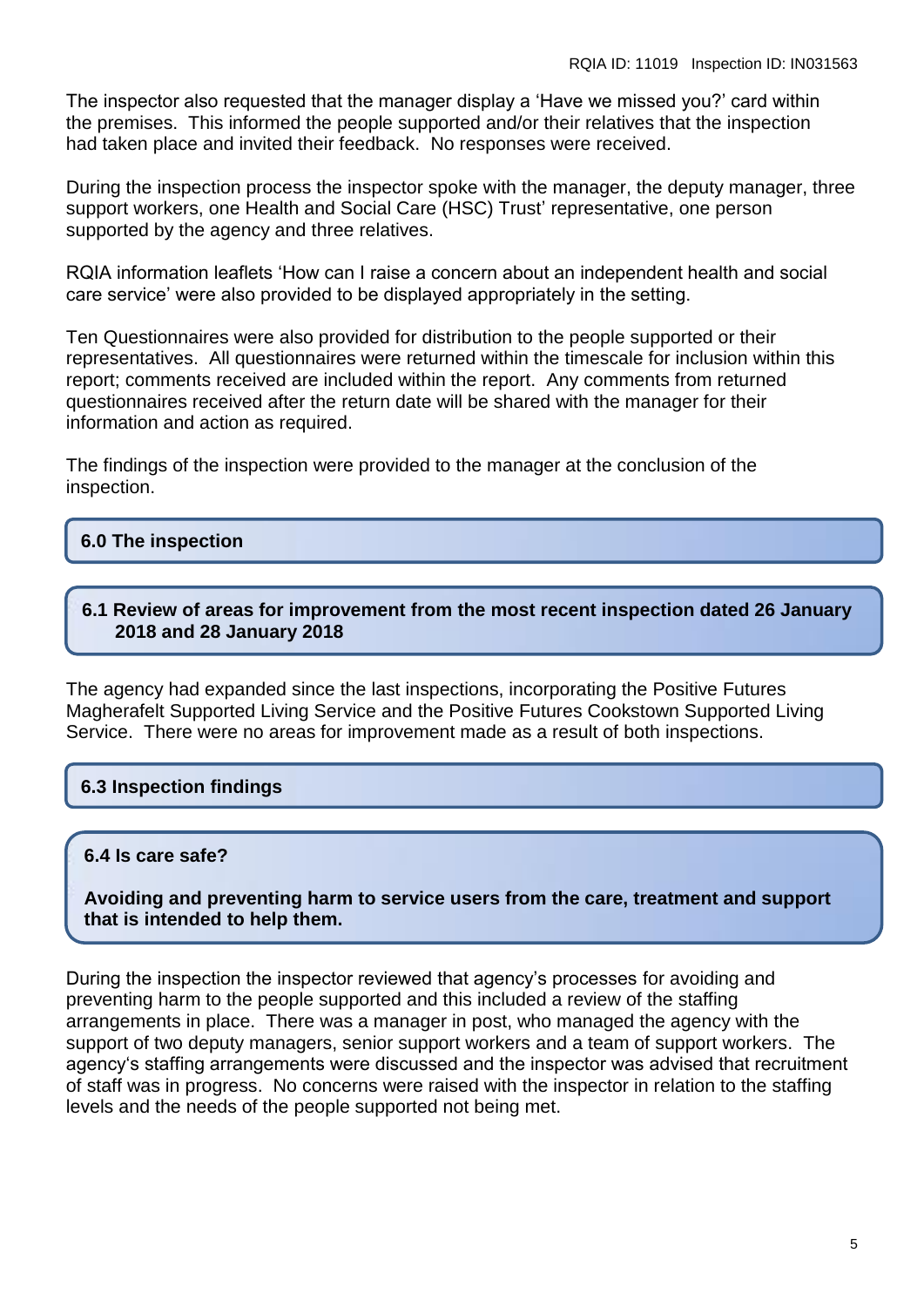The organisation has a dedicated human resources department which oversees the recruitment processes, including the completion of appropriate pre-employment checks. A review of the recruitment checklists identified that the required checks had been undertaken in keeping with regulation. There was a system in place to involve the people supported in the staff interviewing process. This is good practice and is commended.

There was a procedure in place in relation to the induction process. This reflected that the induction provided to staff is at least three days as outlined within the domiciliary care agencies regulations. There were systems in place to monitor staff performance and to ensure that they received support and guidance. A review of the supervision and appraisal matrix confirmed that the staff received formal supervisions and appraisals in keeping with the agency's policy and procedures.

A review of the staff' training matrix confirmed that training been provided in all mandatory areas and records were kept up to date. It was identified that additional training had been provided to staff in areas such as mental health awareness, learning disability awareness, diabetes awareness, autism awareness and positive behaviour support. The inspector was also advised that the training was also provided to staff, specific to the needs of the people supported, when required.

Arrangements were in place to embed the new regional operational safeguarding policy and procedure into practice. The role of the Adult Safeguarding Champion (ASC) was discussed during the inspection and the inspector was advised that a senior manager within the organisation holds this responsibility and ensures that the organisation's safeguarding activity is in accordance with the regional policy and procedures. The inspector was advised that there had been a small number of incidents which had been referred to adult safeguarding since the date of the last inspection. A review of the records confirmed that these had been managed appropriately. An annual safeguarding position report had been completed.

It was identified that adult protection was a standard item are discussed at all meetings. The review of the minutes pertaining to meetings of the people supported noted that the staff had discussed an Adult Safeguarding booklet with them and the information booklet was available in easy-read format. This is good practice.

A review of the accidents and incidents which occurred within the agency identified that they had been managed appropriately. These areas were monitored by the management team as part of their quality monitoring processes.

During the inspection the inspector reviewed the agency's arrangements for identifying, managing and where possible eliminating unnecessary risk to the health, welfare and safety of the people supported. Records confirmed that comprehensive risk assessment had been completed in conjunction with the people supported and their' representatives.

The inspector was advised that staff had received training in human rights as part of the Positive Behaviour Support training. Discussion with the manager indicated that the agency used a rights based approach when considering and reviewing the use of restrictive interventions. Any restrictive practices used, were considered and agreed in conjunction with the people supported and their relevant representatives. A review of the records confirmed that restrictive practices were reviewed on a regular basis and were overseen by the manager, as part of the agency's governance audits. The review of the associated risk assessments and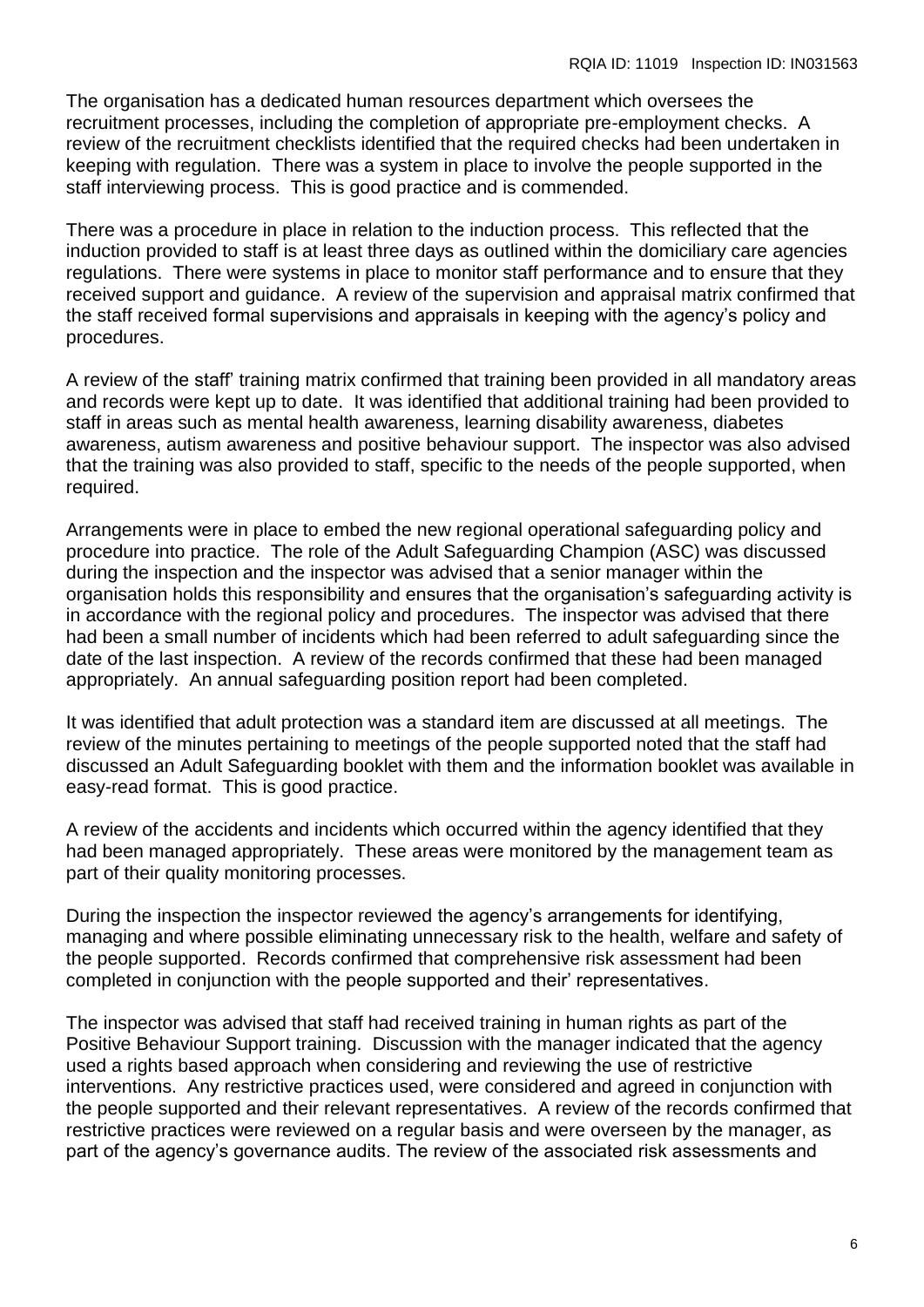care plans relating to the use of restrictive practices, were noted to be fully considerate of human rights.

The manager also advised that service users had been provided with training called 'Stranger Danger'. This training was aimed at increasing the safety awareness of the people supported and informed them of the different forms of abuse or hazards that they may be at risk from.

# **Areas of good practice**

There were examples of good practice found throughout the inspection in relation to staff recruitment, training and development, adult safeguarding and risk management.

## **Areas for improvement**

No areas for improvement were identified in this domain during the inspection.

|                                       | <b>Requlations</b> | <b>Standards</b> |
|---------------------------------------|--------------------|------------------|
| Total number of areas for improvement |                    |                  |

# **6.5 Is care effective?**

**The right care, at the right time in the right place with the best outcome.**

The inspector reviewed that the agency's arrangements for appropriately responding to, assessing and meeting the needs of the people supported. Details of the nature and range of services provided are outlined within the Statement of Purpose and Service User Guide.

During the inspection the inspector reviewed three person centred portfolios and found these to be very comprehensive, personalised and reflective of the individuals' preferences. It was noted that risk assessments and care plans were comprehensive; staff recorded daily the care and support provided.

Care reviews with the HSC Trusts were noted to be held annually or as required. The review of the records confirmed that care and support plans were updated to reflect changes agreed at the review meetings. Advice was given in relation to asking the people supported to sign the care and support plan, as a means of evidencing their agreement with the planned care.

There were arrangements in place to monitor, audit and review the effectiveness and quality of care delivered to the people supported by the agency. The review of quality monitoring reports indicated consultation with a range of people supported, relatives, staff and HSC Trust' representatives. Comments recorded on quality monitoring reports indicated that the people they supported 'love the staff' and are 'very happy'. Other recorded comments within the monthly quality monitoring reports and the annual quality report are detailed below:

# **People Supported**

"I like Positive Futures, it's better than anywhere else."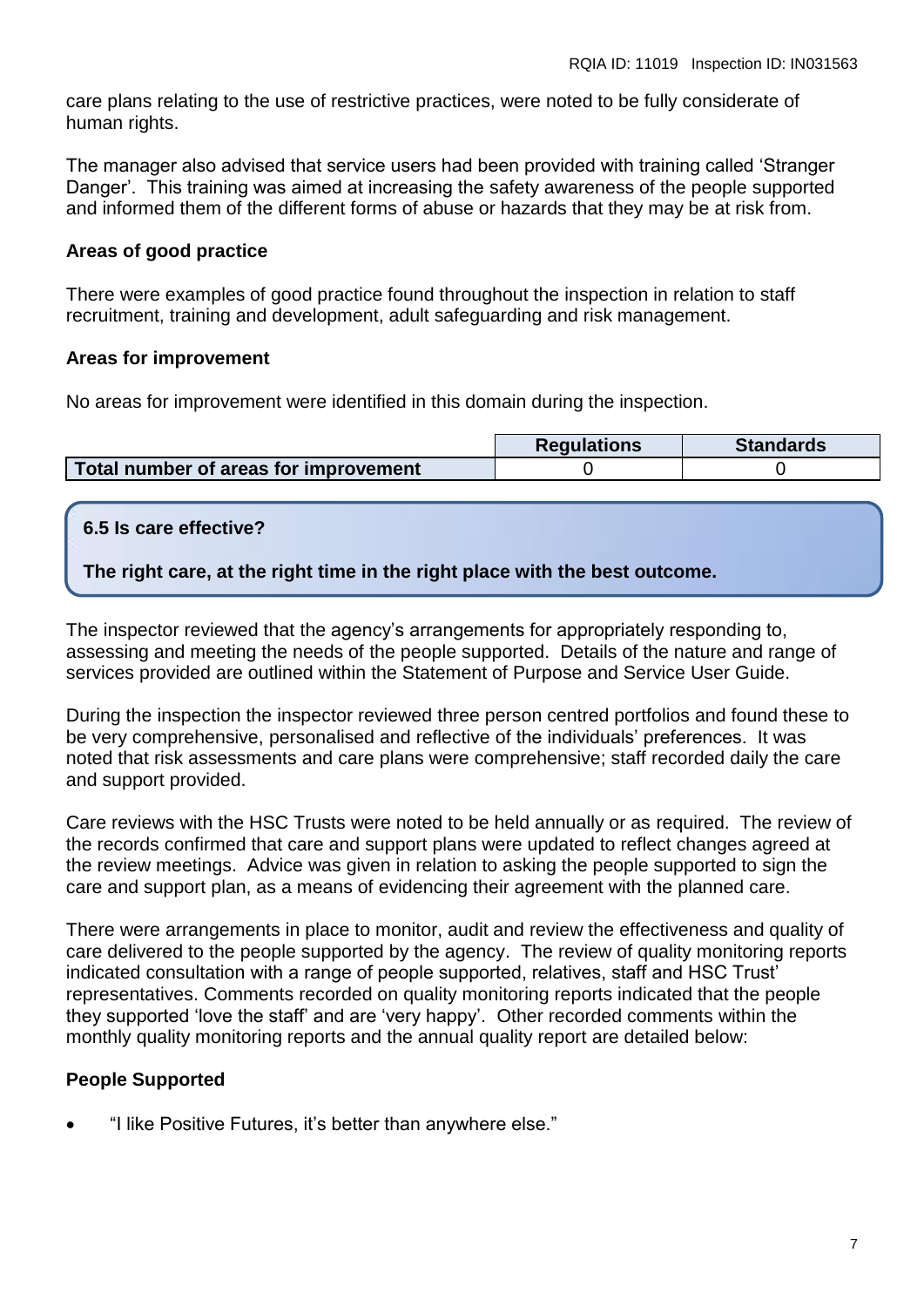# **Staff**

- "There is a warm atmosphere within the house; it's one of the best places I have ever worked in."
- $\bullet$

# **Representatives of the people supported**

- "I am so happy I know he has the right support in place and will be well looked after especially after I am gone, I really can't say enough about the service, it's excellent."
- "All of the staff who have supported (my relative) …. Were very patient and I want to thank them all."
- "The staff are great with (name of person supported)."

The inspector reviewed the agency's systems to promote effective communication between staff, the people supported and relevant stakeholders. Discussions with representatives of the people supported indicated that staff communicated appropriately.

It was identified that the agency facilitates regular staff' meetings and records were retained for staff that were unable to attend. Minutes of meetings attended by the people supported were also retained.

# **Areas of good practice**

There were examples of good practice identified throughout the inspection in relation to the agency's auditing arrangements and engagement with the people supported and other relevant key stakeholders.

## **Areas for improvement**

No areas for improvement were identified in this domain during the inspection.

|                                       | <b>Requlations</b> | <b>Standards</b> |
|---------------------------------------|--------------------|------------------|
| Total number of areas for improvement |                    |                  |

## **6.6 Is care compassionate?**

**Service users are treated with dignity and respect and should be fully involved in decisions affecting their treatment, care and support.**

The inspector sought to assess the agency's ability to treat the people supported with dignity, respect, equality and compassion. A review of the records indicated that the people supported were fully involved in day to day decision-making about their care and support, including the activities they wished to partake in. The people supported had a decision-making profile in place; it included details of how they liked their information presented, how choice should be presented to them, how the staff could help them understand the choices and the best times for them to be asked about decisions.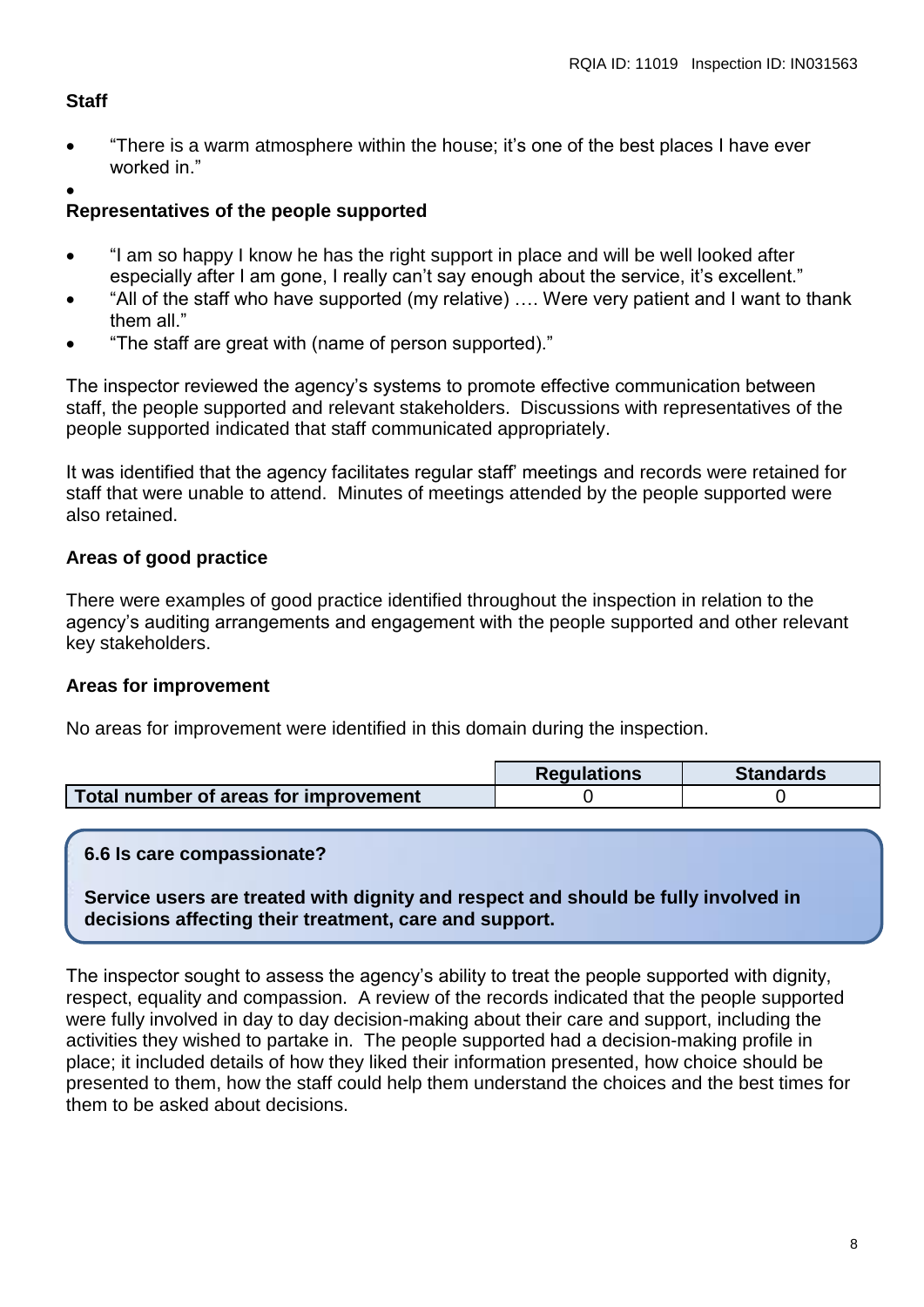There was also evidence within the records reviewed that the people supported had been given information relating to an initiative offered by Belfast City Airport on hidden disabilities. This was deemed to be important in preserving the dignity of the people supported. This is good practice.

The inspector discussed arrangements in place relating to the equality of opportunity for the people they supported and the need for staff to be aware of equality legislation whilst also recognising and responding to the diverse needs of the people supported in a safe and effective manner. The manager advised that equality and diversity was included as part of the induction programme.

All those consulted with indicated and the review of records confirmed that the agency supports equal opportunities for the people they support, regardless of their abilities, their background, choices or their lifestyle. Some of the areas of equality awareness identified during the inspection include:

- effective communication
- involvement of the people supported
- stakeholder involvement
- individualised person centred care
- individualised risk assessment

Documentation viewed indicated that the agency has effective systems in place to record comments made by the people they support and/or their representatives.

During the inspection process the inspector spoke with the manager, the deputy manager, three support workers, one Health and Social Care (HSC) Trust' representative, one person supported by the agency and three relatives. Some comments received are detailed below:

# **Staff**

- "I rate the care to be a very high standard, the people we support are the boss of us, really."
- "I have no problems."
- "We have a good relationship with the people we support and they are given all the opportunities to do what they want."

# **People Supported**

 "I couldn't fault them, they are an excellent organisation. I manage my own finances with the support of one of the support workers and I got a real boost recently when the auditors described my records as excellent."

## **Representatives**

 "I couldn't tell you how pleased I am. It's been a wonderful experience. (relative's name) has gone from strength to strength and they are very proud of Positive Futures, it has far exceeded our expectations."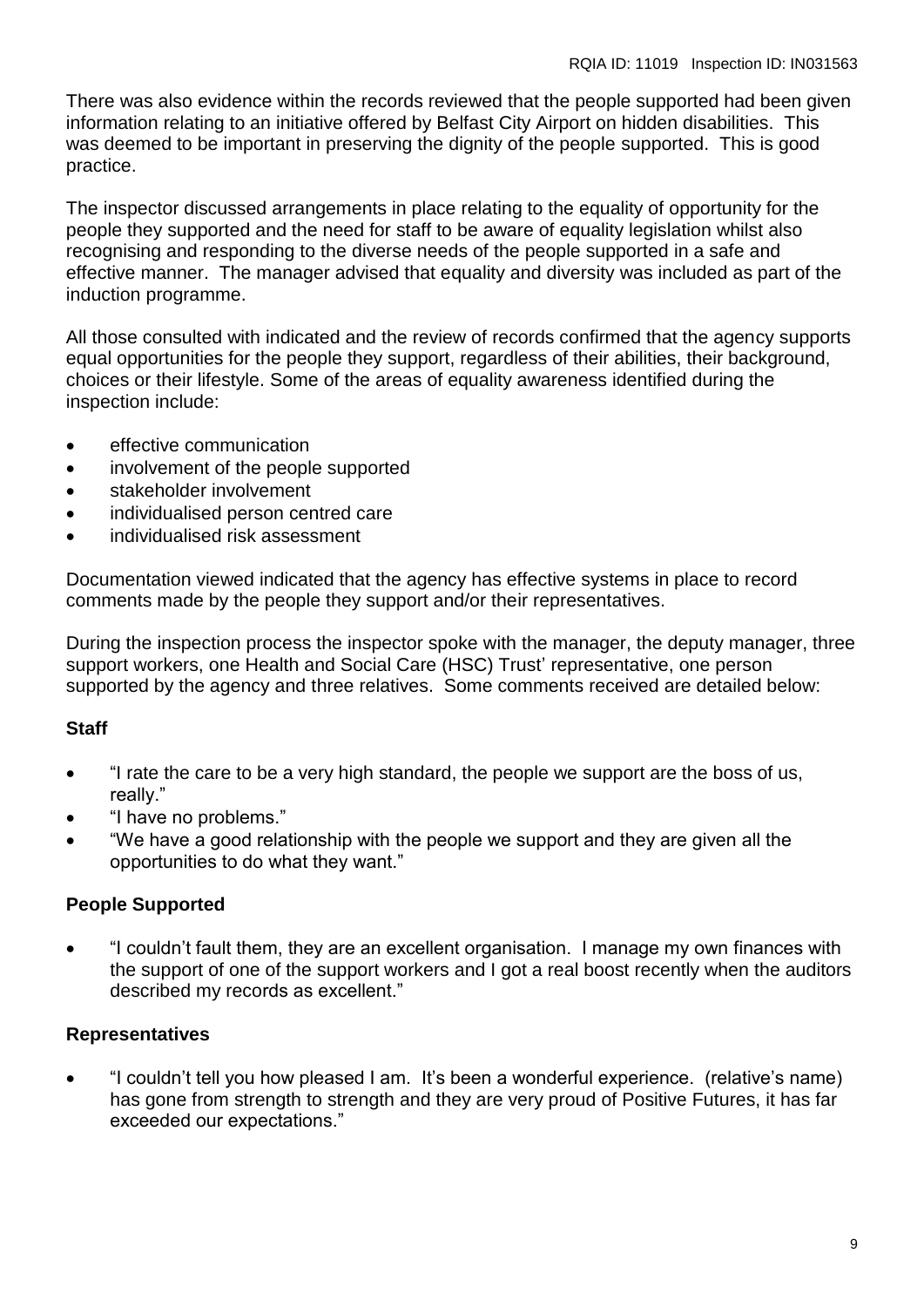"(relative's name) comes first here, they really care about him. The staff are brilliant and protective of him, they really are making some difference and the atmosphere is unbelievable."

## **HSC Trust' Representative**

"I have no concerns at all; (name) loves living there."

Twenty five staff members and one visiting professional provided electronic feedback to RQIA regarding the quality of service provision. The visiting professional responded positively in relation to all four domains. The majority of staff responses indicated that they felt either 'satisfied' or 'very satisfied' that the care provided was safe, effective and compassionate. A number of responses indicated that they were not satisfied in relation to the well led domain. Given that the majority of written comments supported the inspector's findings in relation to the well led domain, the specific comments received were relayed to the manager, for review and action, as appropriate. Written comments included:

- "Fantastic company to work for, well managed and great job satisfaction."
- "Positive futures provides a very high service to those they support."
- "Better management which actually look at the people we support and deliver proper support to each person as individuals. Not to rush and make demands on staff and people we support without listening to their views. What's right for one person isn't always right for another."
- "Personally I love working with Positive Futures & feel the service provided for the people we support is excellent."
- "Positive Futures is an excellent person centred organisation. The people we support are supported to be as independent as possible. They are provided with endless opportunities that wouldn't be possible only for Positive Futures."
- "The service is extremely person centred."

The majority of returned questionnaires from the people supported and relatives indicated that that they were 'satisfied' or 'very satisfied' in relation to the four domains.

Written comments included:

- "(Name of person supported) is very happy with the care she receives."
- "(Name of person supported) has settled in very well within the service and is very happy with the care she received."
- "Everything is excellent in Mid Ulster Support Living."
- "(Name of person supported) is….very content with the service."

A small number provided specific written comments in relation to staffing arrangements and in relation to being informed in advance about maintenance visits. These comments were relayed to the manager, for review and action as appropriate.

# **Areas of good practice**

There were examples of good practice identified throughout the inspection in relation to the provision of individualised, compassionate care and engagement with the people supported and other relevant stakeholders with the aim of promoting the safety of the people supported and improving the quality of the service provided.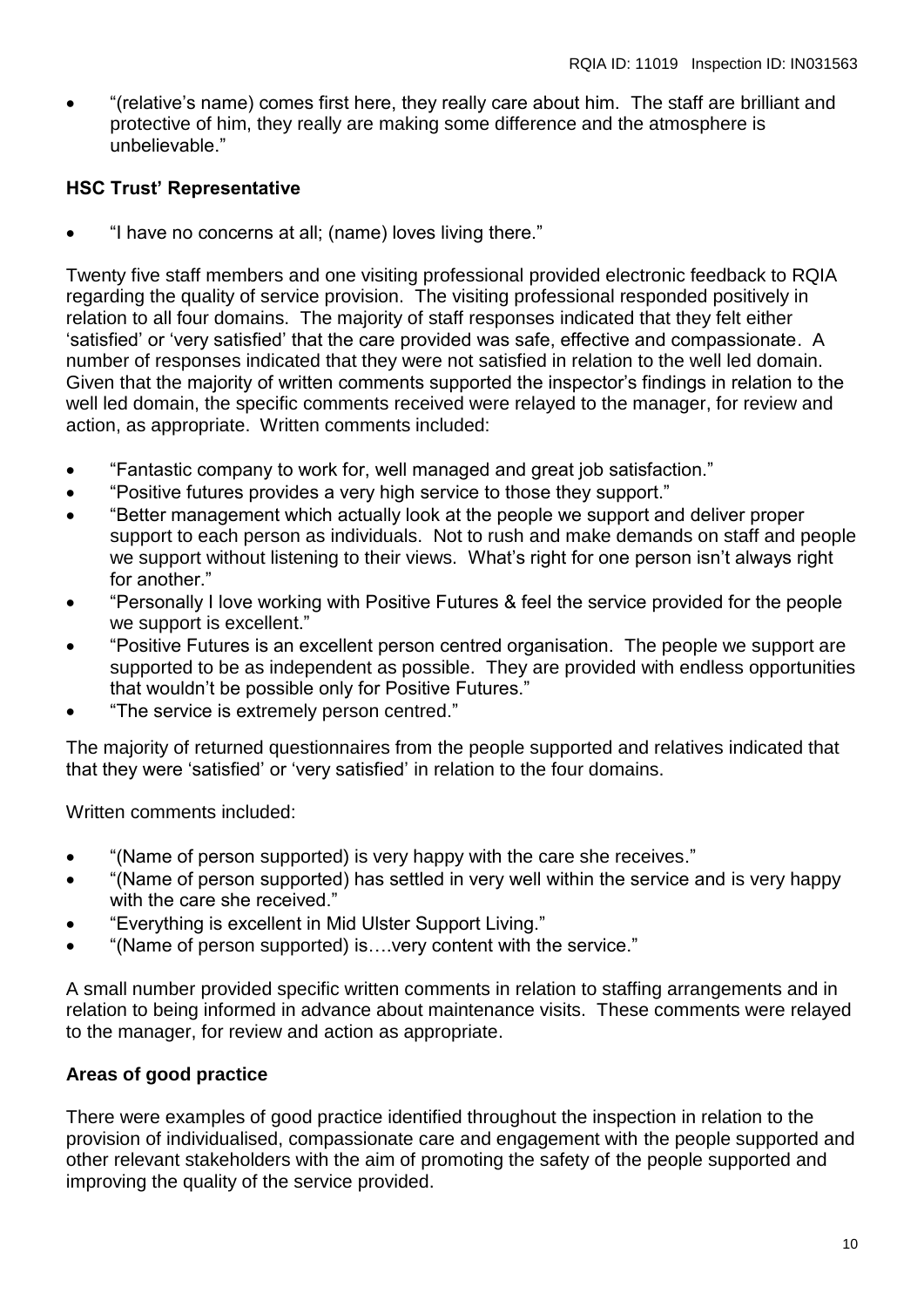#### **Areas for improvement**

No areas for improvement were identified in this domain during the inspection.

|                                       | <b>Regulations</b> | <b>Standards</b> |
|---------------------------------------|--------------------|------------------|
| Total number of areas for improvement |                    |                  |

#### **6.7 Is the service well led?**

**Effective leadership, management and governance which creates a culture focused on the needs and experience of service users in order to deliver safe, effective and compassionate care.**

The inspector reviewed the management and governance systems in place within the agency to meet the needs of the people supported; it was identified that the agency had worked effectively with RQIA to operate and lead the agency in maintaining compliance with Regulation and Minimum Standards.

The management arrangements had changed since the last inspection. The acting manager submitted an application on 28 March 2019 to register with RQIA and this will be processed by RQIA.

The organisational structure of the service was clearly reflected in the service user guide. The staff members spoken with confirmed that there were good working relationships and that management were responsive to any suggestions or concerns raised. All those consulted with described the management team in positive terms. In addition the agency's on call system ensured that staff could avail of management support 24 hours a day.

The manager advised that there had been no complaints received from the date of the last inspection. All those consulted with were confident that staff/management would manage any concern raised by them appropriately.

The agency had a process for retaining details of the registration status and expiry dates of staff required to be registered with the NISCC. However, the review of the records identified that this was not up to date. The manager verified the registration status of identified staff on the day of the inspection and agreed to follow up this matter up, to ensure that the system for monitoring registrations was robust.

Monthly quality monitoring visits were completed in accordance with Regulation 23 of The Domiciliary Care Agencies Regulations (Northern Ireland) 2007. An action plan was generated to address any identified areas for improvement and these were followed up on subsequent months, to ensure that identified areas had been actioned.

There was a system in place to ensure that the agency's policies and procedures were reviewed at least every three years.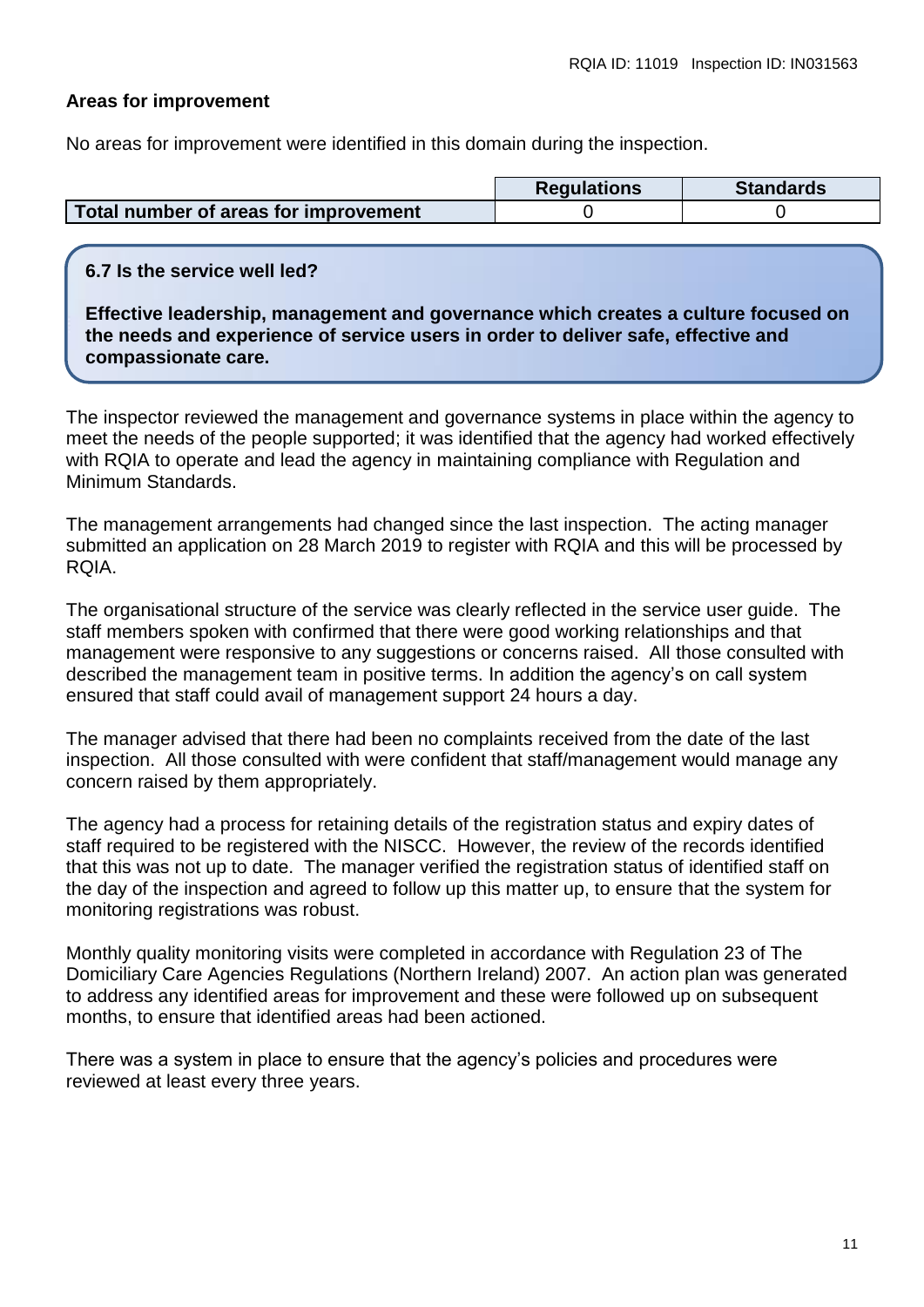The agency had a robust process in place for recording and monitoring incidents including those reportable to RQIA; records viewed were noted to be comprehensive and clearly record actions taken and outcomes. The review of the records indicated that where incidents had occurred, they were reviewed to identify any potential training need and if appropriate, competency assessments were refreshed with the relevant staff, to prevent recurrence.

There was evidence of effective collaborative working relationships with key stakeholders, including the HSC Trust, families of the people they supported and staff. The agency had received positive feedback through the quality monitoring report from HSC trust' representatives regarding the ability of the agency staff to work in partnership to meet the needs of the people supported.

On the date of inspection the certificate of registration was displayed and reflective of the service provided.

# **Areas of good practice**

There were examples of good practice found throughout the inspection in relation to governance arrangements, management of complaints and incidents, quality improvement and maintaining good working relationships.

## **Areas for improvement**

No areas for improvement were identified in this domain during the inspection.

|                                       | <b>Requlations</b> | <b>Standards</b> |
|---------------------------------------|--------------------|------------------|
| Total number of areas for improvement |                    |                  |

# **7.0 Quality improvement plan**

There were no areas for improvement identified during this inspection, and a QIP is not required or included, as part of this inspection report.